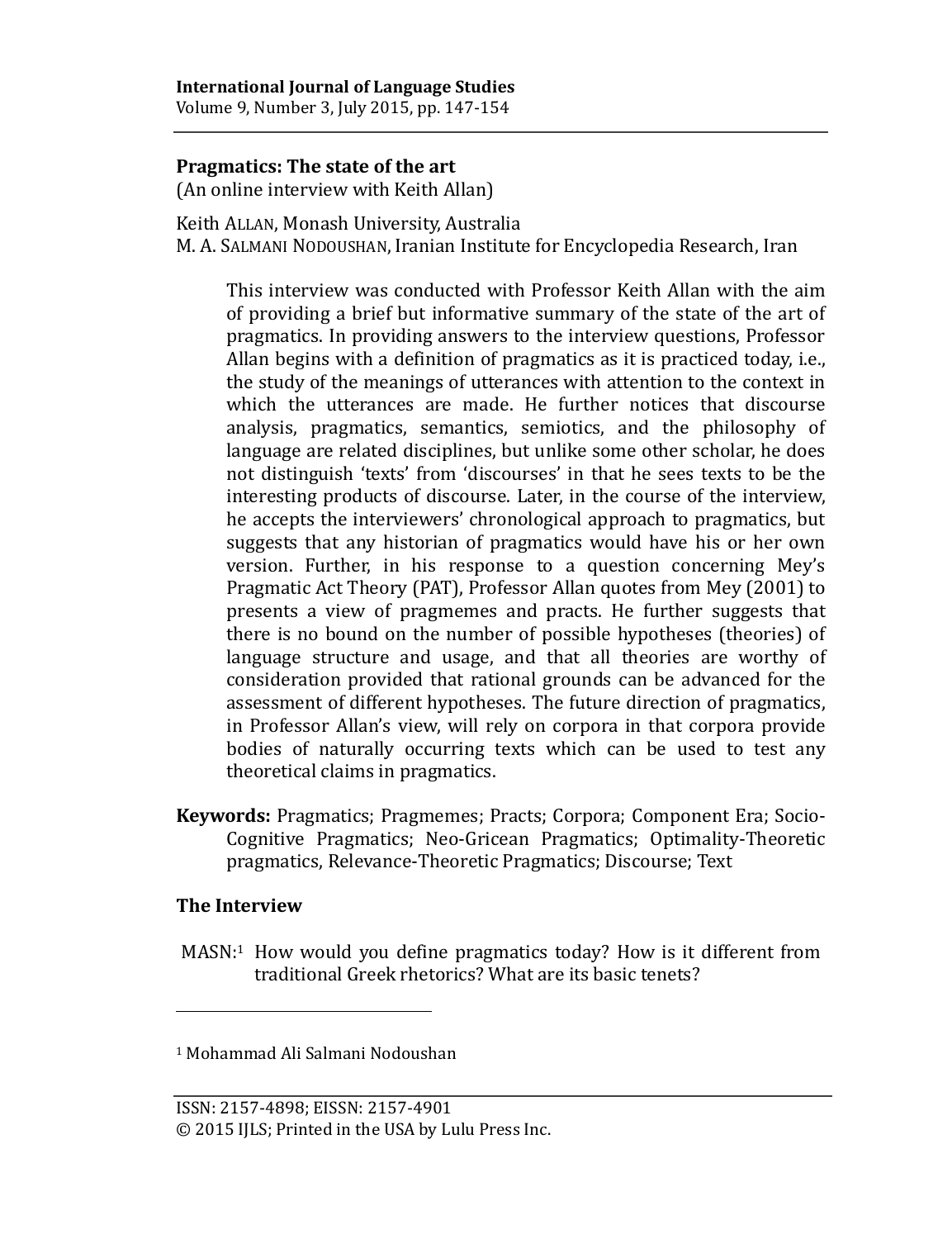- $KA:2$ Today's pragmatics studies the meanings of utterances with attention to the context in which the utterances are made. An utterance is a sentence or sentence fragment used by a particular speaker/writer on some particular occasion. The study of rhetoric was and is primarily the study of the most effective way to present an argument or point of view in order to persuade an audience to accept that argument or point of view and adopt it so as to act on it and propagate it. This may involve countering an opposing point of view. Aristotle's *Rhetoric* (Aristotle, 1984) contains ideas which are quite similar to some of the four categories of conversational maxims identified in that seminal work of pragmatics, Grice's 'Logic and conversation' (Grice, 1975). However, whereas Aristotle's speaker is, more often than not, adversarial—someone who carries dialectic into rhetoric—Grice's speaker is part of a cooperative dyad, and therefore someone who is typically not adversarial—see Allan (2004) for more details.
- MASN: What kind of interface do you see between discourse analysis, pragmatics, semantics, semiotics, and the philosophy of language?
- KA: These are related disciplines. I'd say that linguistics is a branch of semiotics and all of discourse analysis, semantics and pragmatics fall within linguistics. The philosophy of language is just that, but many philosophers of language have similar goals to students of semantics and pragmatics. Discourse analysis I take to be the analysis of texts and discourses (I wouldn't distinguish texts from discourses, but some people do); the analysis of discourse relies on inquiry into semantics and more particularly, pragmatics, though, conversely, investigations of semantics and pragmatics need to consider the meaningful behaviour of language in texts. One can say that semantics is a somewhat decontextualized property of a language whereas pragmatics must invariably take account of language in the context of its use on particular occasions by a speaker/writer.
- MASN: Why is it that you do not distinguish texts from discourses? Could you please expatiate on this and provide your reasons?
- KA: I guess it is because, for me, the interesting product of any discourse

 $\overline{a}$ 

<sup>2</sup> Keith Allan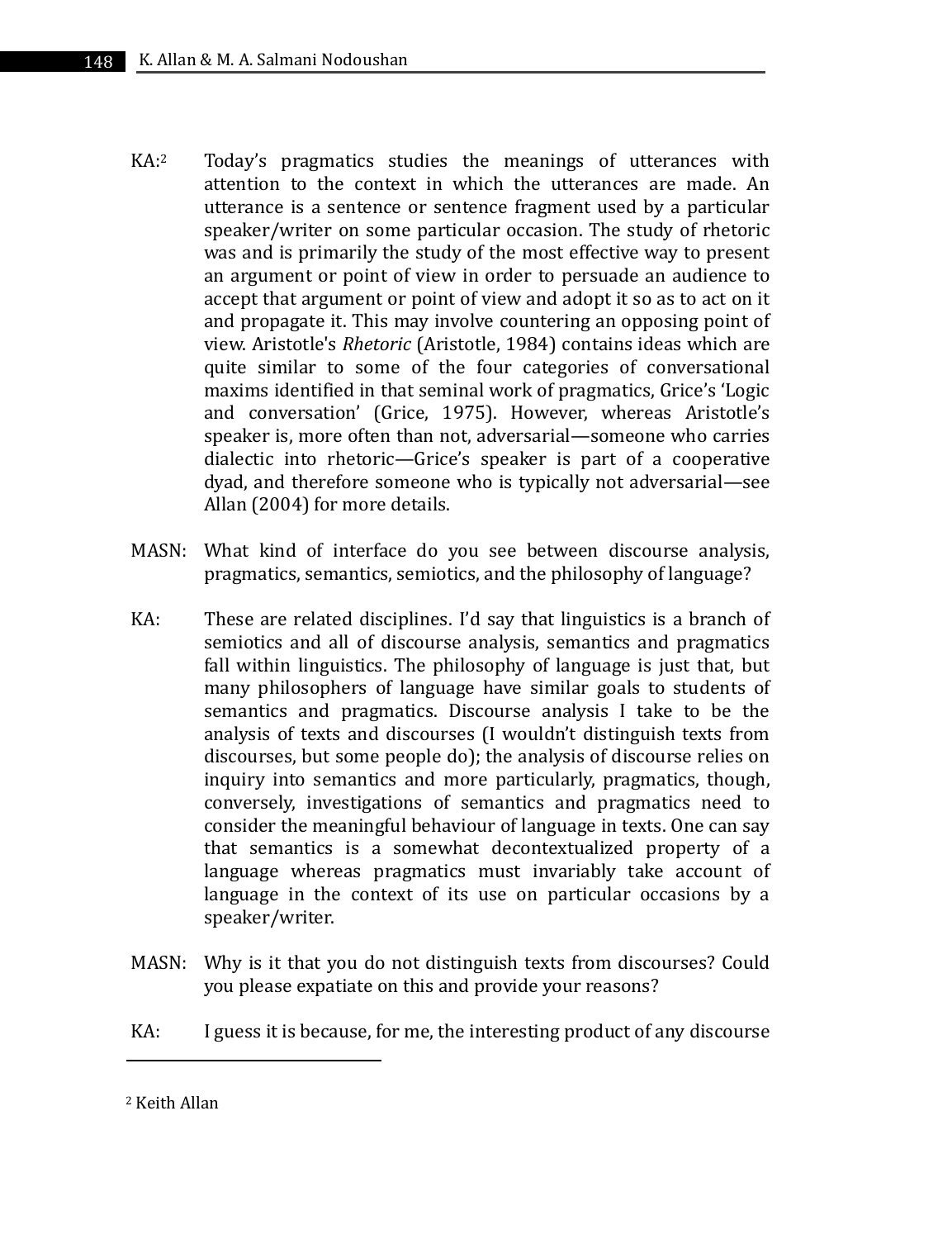is the text, i.e. the set of sentences/utterances that result from it. Such texts, whether generated by a single author or multiple authors, offer data for the kind of linguistic analysis that interests me.

- MASN: Is there any interface between pragmatics and applied linguistics? How can they promote each other?
- KA: If one understands 'applied linguistics' to mean the teaching of language, then obviously teaching how to use language competently and appropriately is a part of its mission. If 'applied linguistics' is the application of linguistics to some problem then one might stretch the point by saying that pragmatics applies the methodology of linguistics to the study of meaning within contexts of language use.
- MASN: The burgeoning pragmatic literature much of which has been written in English has resulted in a blurred view of what pragmatics is all about—at least for people who learn English as a foreign, second, or international language. To my knowledge, no one has ever attempted at providing a clear map of pragmatics for the people who are not versed in the field. If I wanted to use a chronological approach to pragmatics, my timeline for pragmatics would include five major pragmatic eras: (1) the pre-Gricean era, (2) the Gricean era, (3) the component era, (4) Mey's era of pragmatic act theory, and (5) Kecskes' era of socio-cognitive pragmatics—in that order. Within the component era, I would distinguish four main camps: (a) speech act theory, (b) neo-Gricean pragmatics including theories of politeness, (c) optimality-theoretic pragmatics, and (d) relevance-theoretic pragmatics. Would you agree with my view of the history of pragmatics? If you wanted to give our readers a helicopter sight of the general map or the chronological timeline of pragmatics, (1) what distinct phases, areas or camps within pragmatics would you perceive, (2) how would they be connected but/or different, and (3) what would their chronological sequencing be?
- KA: There is nothing wrong with your story, though my own account would be different and, I suspect, any historian of pragmatics would have his or her own version—compare Allan (2010), Huang (2007), Mey (2013), Nerlich and Clarke (1996), Seuren (1998). Modern pragmatics had forebears, e.g. the Stoics (third century BCE to third century CE), Apollonius (second century CE), Augustine (5th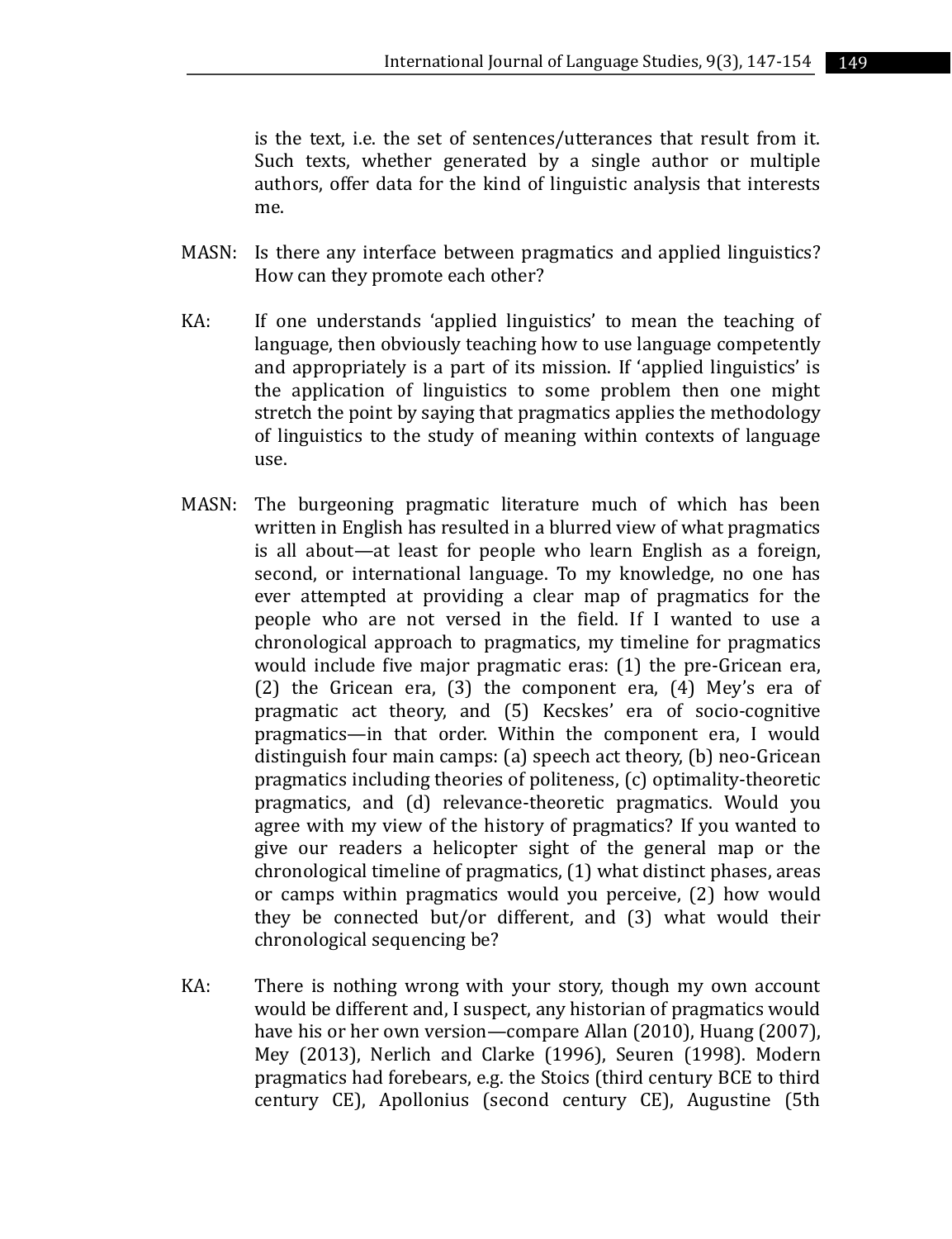century CE), Abelard ( $12<sup>th</sup>$  century), and Reid ( $18<sup>th</sup>$  century) discussed differences among what would later be called illocutions: assertions, questions, commands, supplications, promises, contracts, prayers, and wishes as 'acts of social intercourse between intelligent beings' (Reid, 1785, pp. 72-74)—thus presaging speech act theory. I would add at least Austin, Searle, Kent Bach, Horn, Levinson, and Recanati to your list of important contributors to recent pragmatics; but in truth many more topics can be adduced— See Allan and Jaszczolt (2012) for comprehensive discussion.

- MASN: We know that Mey (2001) has introduced a new field which he calls the pragmatic act theory (PAT) in which he conceptualizes 'pragmemes' and 'practs'; how exactly do you define practs and pragmemes? How do you differentiate between them? In your view, what are the basic tenets of Mey's pragmatic act theory? What are its merits? What do you think was his motivation for theorizing it, and (why) do you see it as important?
- KA: To quote Mey, "The theory of pragmatic acts [… focuses] on the environment in which both speaker and hearer find their affordances, such that the entire situation is brought to bear on what can be said in the situation, as well as on what is actually being said. […T]he emphasis is not on conditions and rules for an individual (or an individual's) speech act, but on characterizing a general situational prototype, capable of being executed in the situation; such a generalized pragmatic act I will call a 'pragmeme'. The instantiated individual pragmatic acts, […] 'practs', refer to a particular pragmeme in its realizations" (Mey, 2001). So, pragmemes identify those properties of a situational context that bears on language which might be appropriate to that context. For instance, it seems to me that referring is a pragmatic act of a certain kind but a particular occasion of referring, for instance my referring here to Jacob Mey, is a pract—a particular instance/occurrence of the pragmeme of referring. Certain contexts may favour a particular speech act, e.g. when conditions for the offering of condolences exist, but the speech act of condoling is what a speaker does within the situation of a person's misfortune that constitutes the relevant pragmeme. The pragmeme in part determines the felicity conditions on the act of condoling. A pract is a particular occurrence of such an event.
- MASN: In your view, what sorts of considerations does one need to take into account when undertaking research in pragmatic act theory?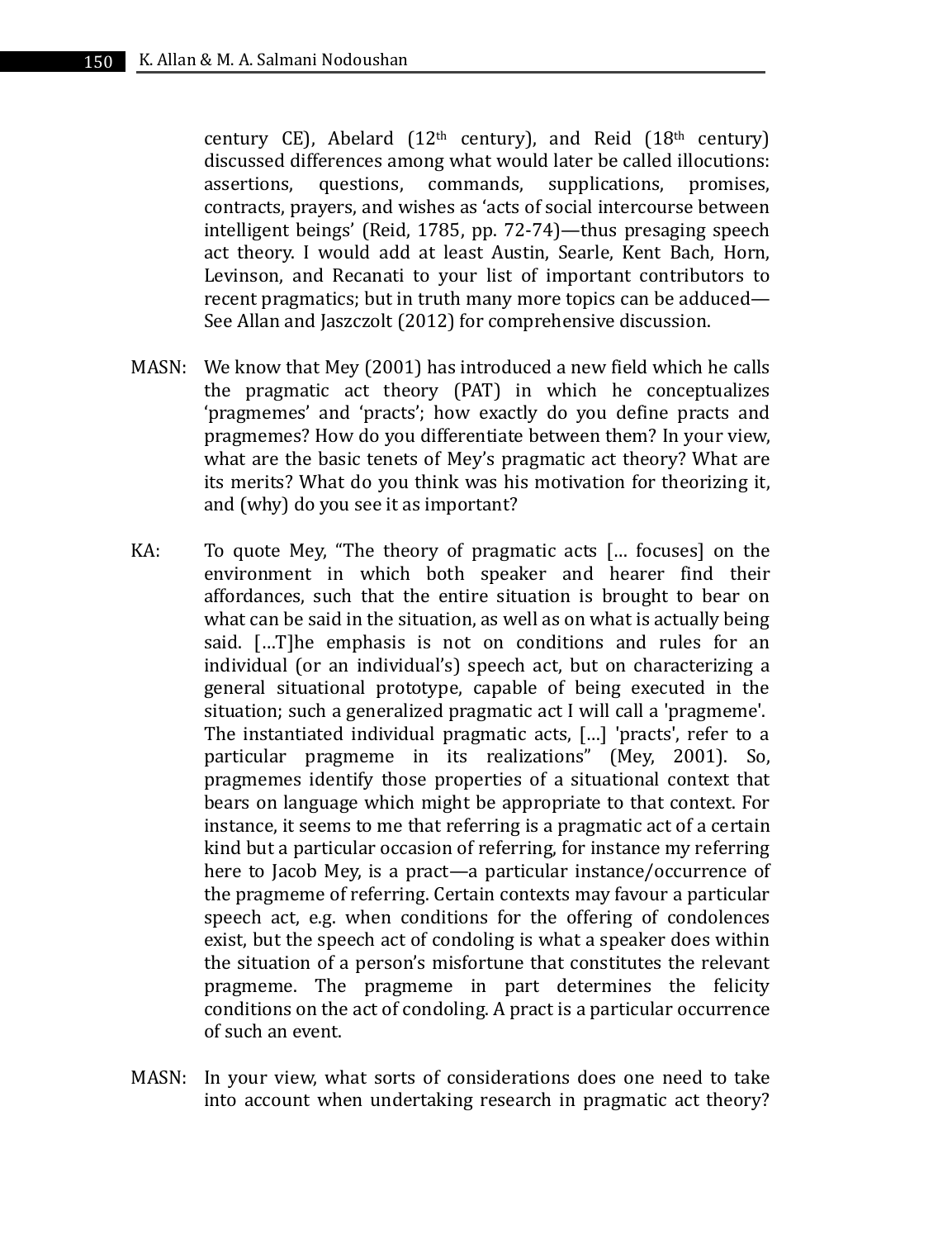What are the possible pitfalls for researchers who undertake such research? How can these pitfalls be avoided?

- KA: My answer to this would be no different from my answer to the conditions on any linguistic research: although introspection and imaginary scenarios are necessary in linguistic research these should always be backed up—where possible—with what is found in natural language usage, i.e., from spoken and written corpora (including works of literature). It is also wise to bear in mind that any hypothesis about language structure and usage is a fallible model that will always be open to revision as more information comes to hand and language continues to evolve.
- MASN: What criticism would you level against pragmatic camps other than Mey's PAT? What criticisms (if any) would you expect to be levelled against Mey's PAT? How would you resolve them?
- KA: Presupposed in the last sentence of my previous response is that there is no bound on the number of possible hypotheses (theories) of language structure and usage. I welcome all points of view being expressed. Individuals will evaluate them differently, believing one incorrect, another mostly correct, and so forth. Provided rational grounds can be advanced for the assessment of different hypotheses then all are worthy of consideration. But in any case, Mey's proposal is not sufficiently comprehensive to encompass all of language usage—as I suspect Jacob himself would agree. Other hypotheses (theories) focus on different aspects of language usage and should be viewed in that light as making valuable contributions to research into language.
- MASN: Which direction(s) do you think pragmatic studies will take in future?
- KA: Hopefully with greater reliance on corpora.
- MASN: Why do you see corpora as important to the future direction of pragmatic research? Could you please provide more detailed information on this?
- KA: Yes, I think the application of any theoretical claims should be tested against bodies of naturally occurring texts which can be obtained from corpora. I do not restrict the notion of corpus to extensive corpora such as the British National Corpus and the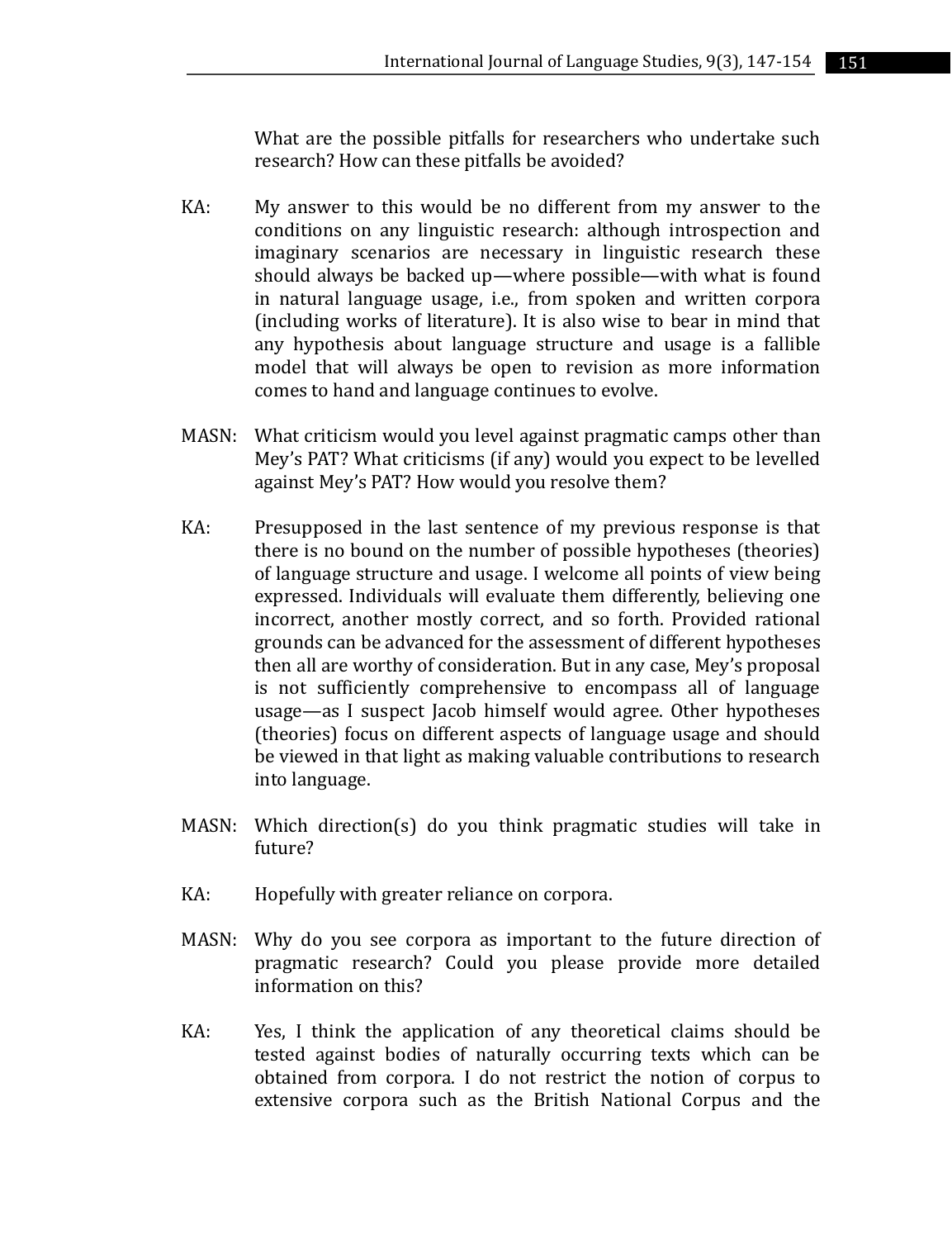Corpus of Contemporary American English, but include data from novels like Zadie Smith's *NW* and newspapers/magazines such as *The Times* and *The Root.*

- MASN: What are the implications of pragmatics for language teaching?
- KA: It is surely obvious that for language teaching the instruction of pragmatic competence is just as important as teaching grammatical competence—perhaps more so. So, language teaching needs to be well-grounded in the findings of pragmaticians.
- MASN: Thank you very much for accepting this interview invitation. It means a lot to me and the readers of the journal. It was a huge honor for me to be given this opportunity to conduct this interview. Thank you.
- KA: Thanks for your interest in my opinions.

## *The Authors*

Keith Allan (Email: keith.allan@monash.edu) is Emeritus Professor of Linguistics at Monash University. He was a recipient of the Centenary Medal for Service to Australian Society and the Humanities in Linguistics and Philology in 2003. Keith's research interests focus mainly on aspects of meaning in language, with a secondary interest in the history and philosophy of linguistics. He is Editor of *The Australian Journal of Linguistics* and on the boards of *Language Sciences*, *Journal of Pragmatics* and *Empirical Foundations of Theoretical Pragmatics*. Keith has published on the topics of censorship, discourse analysis, dysphemism, euphemism, grammaticalization, jargon, language policy, linguistic metatheory, morphology, politeness, pragmatics, prosody, psycho-linguistics, semantics, sociolinguistics, speech act theory, syntax, and taboo. His books include *Linguistic Meaning* (1986); *Euphemism and Dysphemism: Language Used as Shield and Weapon* (with Kate Burridge, 1991); *Natural Language Semantics* (2001); *Forbidden Words: Taboo and the Censoring of Language* (with Kate Burridge, 2006); *Concise Encyclopaedia of Semantics* (2009, editor); *The Western Classical Tradition in Linguistics* [second expanded edition] (2010, first edition 2007); *The English Language and Linguistics Companion* (with Julie Bradshaw et al. 2010); *The Cambridge Handbook of Pragmatics* (with Kasia Jaszczolt, 2012); *Salience and Defaults in Utterance Processing* (with Kasia Jaszczolt, 2012); *The Oxford Handbook of the*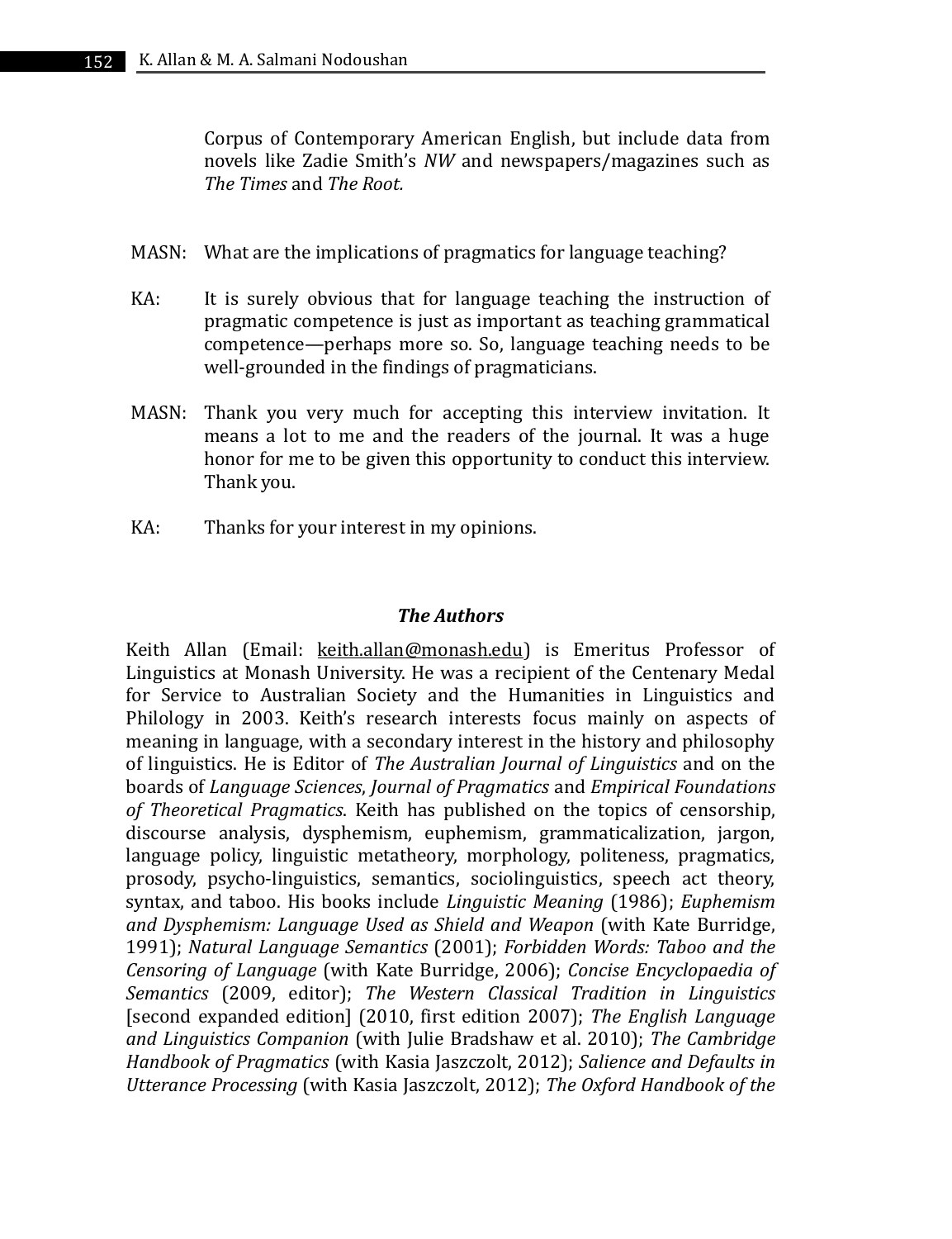*History of Linguistics* (2012, editor); *Routledge Handbook of Linguistics* (in press, editor).

Mohammad Ali Salmani Nodoushan (Email: dr.nodoushan@gmail.com) has a PhD in Applied Linguistics and works as a faculty member at the Iranian Institute for Encyclopedia Research, Tehran, Iran. His main areas of interest include politeness and pragmatics. He has published over 40 papers and reviews in international academic journals, including *Teaching and Teacher Education*, *Speech Communication*, *Pragmatics and Society*, *Intercultural Pragmatics*, and *TESL Canada Journal*. He has also (co-)authored five academic books. He is Editor-in-Chief of the *International Journal of Language Studies* and also sits on the editorial boards the *Journal of Asia TEFL*, *Journal of Linguistic and Intercultural Education*, *Asian EFL Journal*, and *Journal on English Language Teaching*.

## **References**

- Allan, K. (2004). Aristotle's footprints in the linguist's garden. *Language Sciences*, 26, 317-342.
- Allan, K. (2010). *The western classical tradition in linguistics* (second expanded edition). London: Equinox. [First ed. 2007].
- Allan, K., & Jaszczolt, K. M. (Eds.). (2012). *The Cambridge handbook of pragmatics*. Cambridge: Cambridge University Press.
- Aristotle. (1984). *The complete works of Aristotle: The Revised Oxford Translation*. Ed. by Jonathan Barnes. Bollingen Series 71. Princeton: Princeton University Press.
- Grice, H. P. (1975). Logic and conversation. In P. Cole & J. L. Morgan (Eds.), *Syntax and Semantics 3: Speech Acts*, (pp. 22-40). New York: Academic Press. Reprinted in H. P. Grice, (Ed.), *Studies in the Way of Words*. Cambridge, MA: Harvard University Press. 1989.
- Huang, Y. (2007). *Pragmatics*. Oxford: Oxford University Press.
- Kecskes, I. (2013). *Intercultural pragmatics*. Oxford: Oxford University Press.
- Mey, J. L. (2001). *Pragmatics: An introduction* (2nd ed.). Oxford: Blackwell.
- Mey, J. L. (2013). A brief sketch of the historic development of pragmatics. In K. Allan (Ed.), *The Oxford Handbook of the History of Linguistics*, (pp.